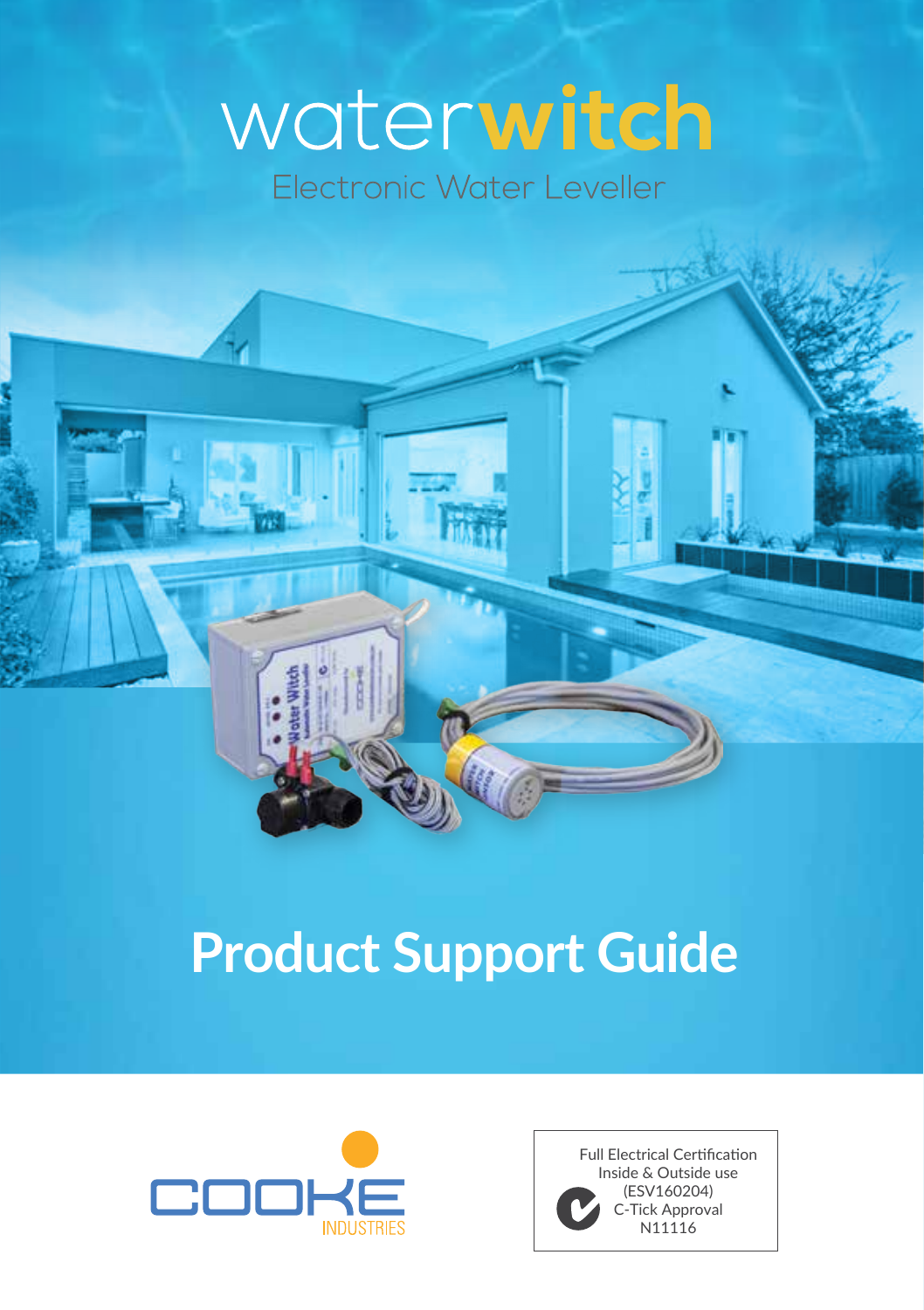# **INTRODUCING THE WATER WITCH**

Thank you for purchasing a Water Witch electronic water leveller. The Water Witch has been Australia's most trusted auto leveller for more than 20 years and is a product close to our heart – it gave rise to our business and established our reputation for outstanding quality.

The Water Witch began life during the 1980s as the Neptune's Mate automatic water leveller. As a pool builder I was frustrated with the poor quality and reliability of levellers available at the time. Neptune's Mate prototypes were developed and tested in my shed at home until we had a suitable production model. After a few years of production, further tweaks and improvements were decided upon. The Water Witch was born.

For the same reasons I developed the Water Witch, my industry friends began installing them into their pools and water projects. Its popularity has since soared and Cooke Industries has evolved from its Cookes Pools & Spas heritage to become a strong, independent business.

The Water Witch proudly remains Australian made to ensure we control production quality and deliver the very best product to you. Thank you for your support and we trust your Water Witch will deliver many years of reliable service.

Kooke

**Cliff Cooke** *Managing Director*

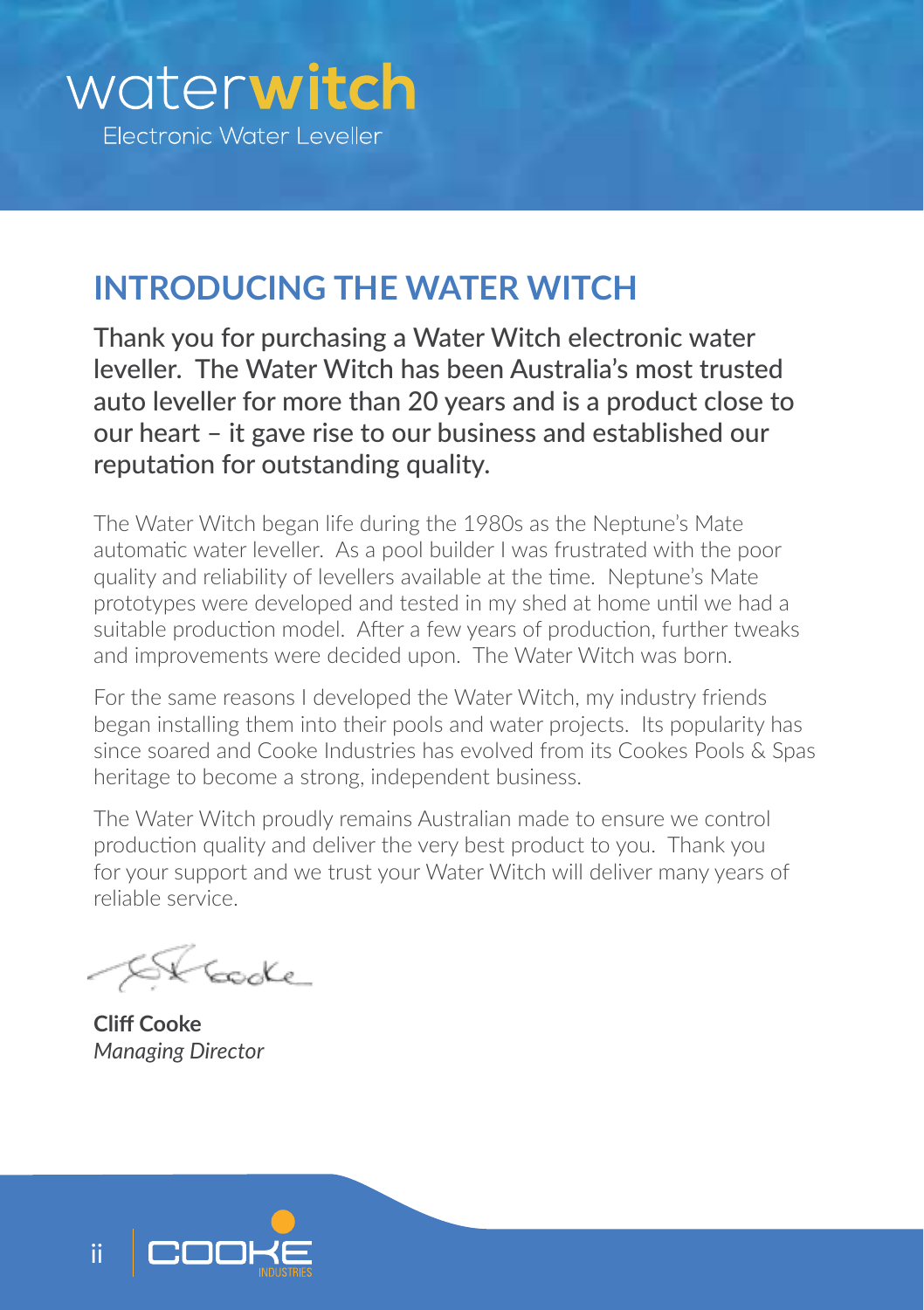## **INDEX**

| Compliance notice                   | Page 02 |
|-------------------------------------|---------|
| Product applications and warnings   | Page 03 |
| Product components and part numbers | Page 04 |
| Control box installation            | Page 05 |
| Sensor installation                 | Page 06 |
| Solenoid installation               | Page 08 |
| Alternative installation options    | Page 10 |
| Start-up process                    | Page 12 |
| Test and time delay modes           | Page 13 |
| Operation of indicator lights       | Page 14 |
| Troubleshooting process             | Page 15 |
| Other faults                        | Page 19 |
| Maintenance & specifications        | Page 20 |
| Warranty notice                     | Page 21 |
|                                     |         |

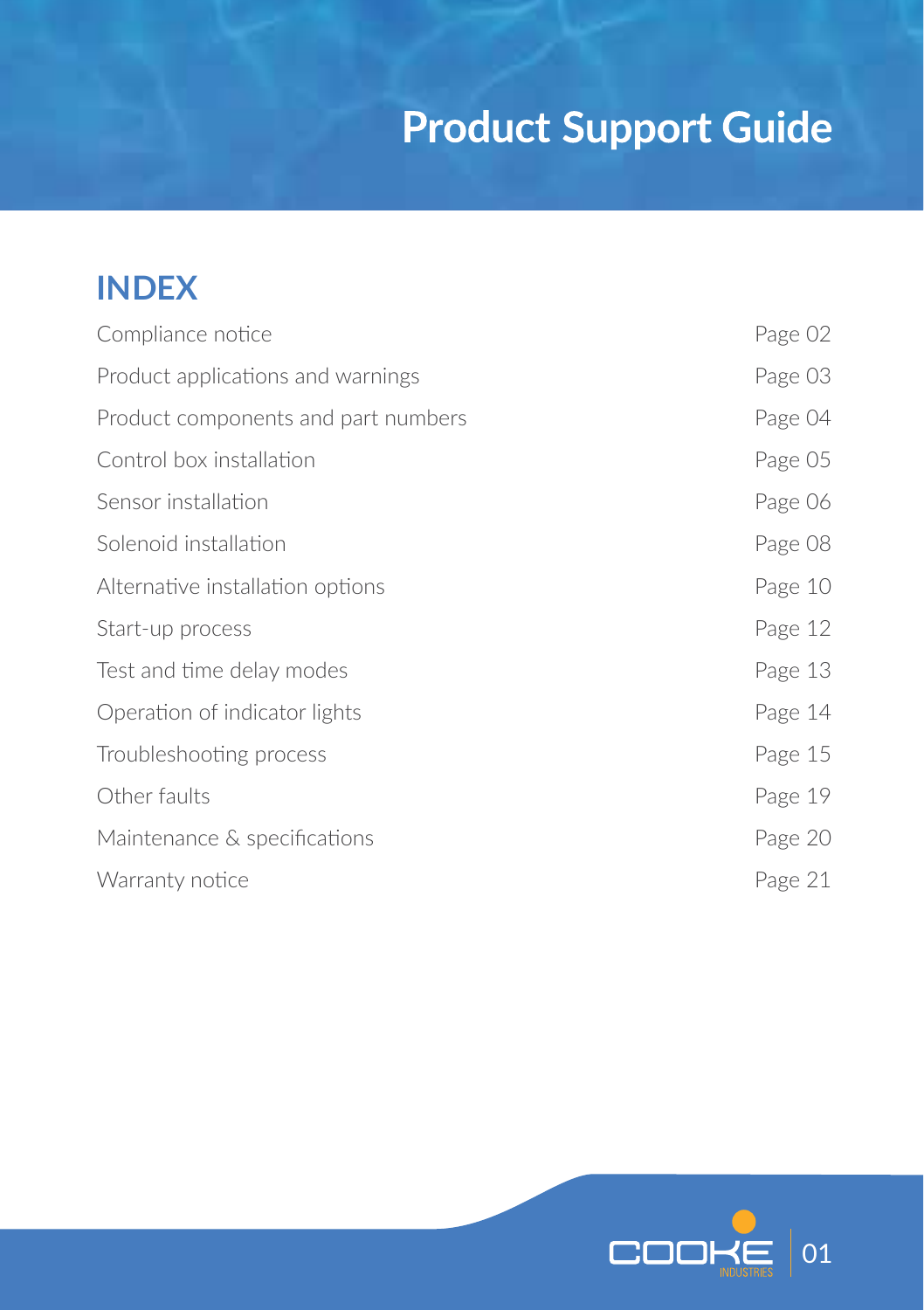

## **COMPLIANCE NOTICE**



The Water Witch is approved for use in all Australian states and territories. To comply with Western Australia Water Authority regulations the water supply side must be installed as per this guide, with particular attention given to the 20mm air gap.

The WaterNark is a registered certification trademark of the Australian Building Code at San (ABV AST). This Certificate of Conformly is<br>issued for WaterNark type 1 under arrangement with Australian Building Codes Board. T

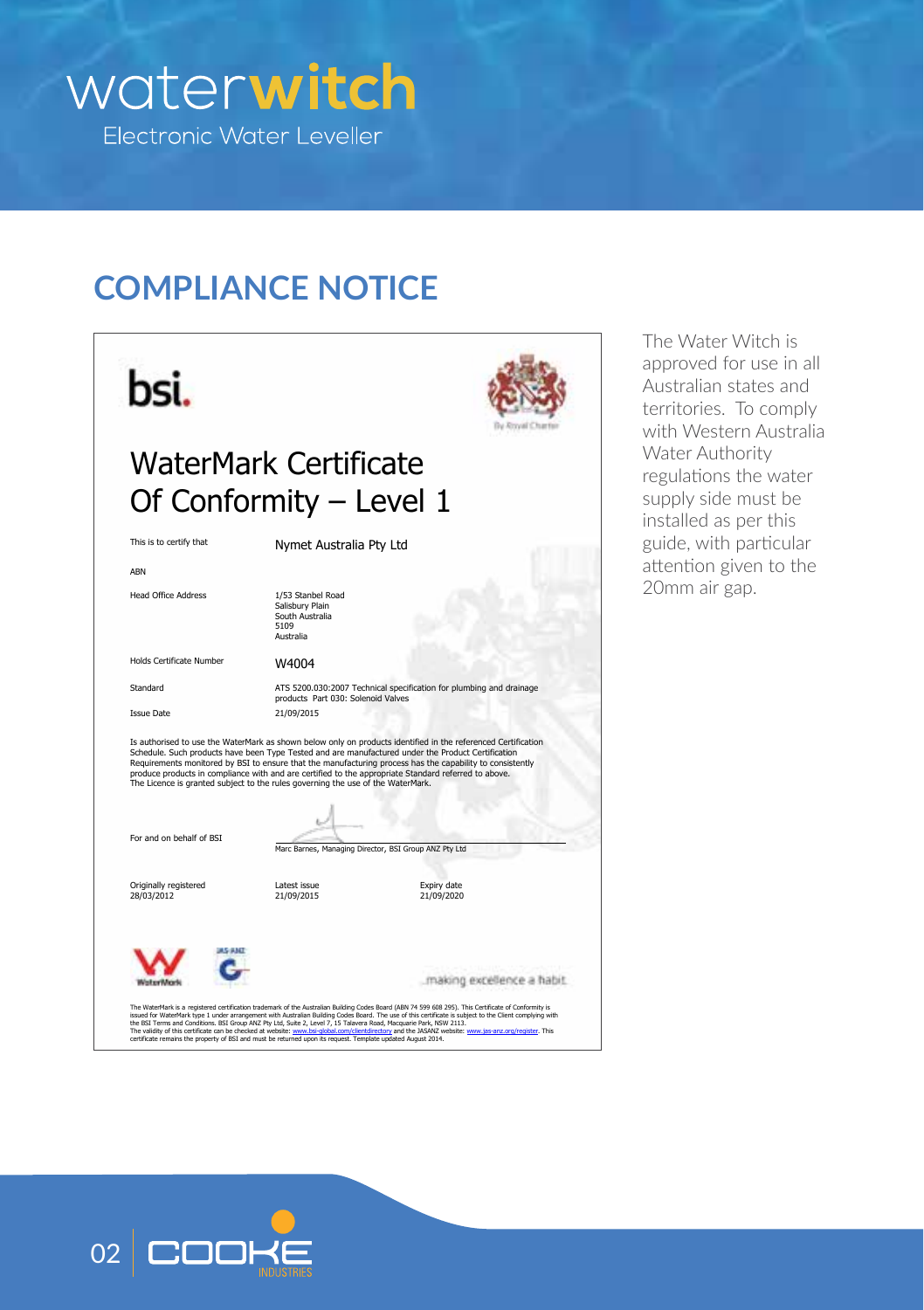### **PRODUCT APPLICATIONS AND WARNINGS**

The Water Witch is used in many different applications and projects to maintain a minimum water level. Some of the most popular applications include:

- Swimming pools and spas Balance tanks
- Water features and ponds Infinity edge troughs
- Water / Splash parks Commercial pools
- Irrigation projects Water tanks
- 
- 
- -

Given the many suitable applications for the Water Witch, a quality installation is required to ensure performance is not affected by site conditions or any other factor.

#### Please note the following important project considerations:

- The Water Witch is manufactured and tested to the highest international standards. Wear and onsite conditions, however, may cause component failure. All installations must include sufficient overflow provisions to ensure a flooding event does not occur.
- Indoor pools and enclosed projects must also feature sufficient overflow provisions to avoid a potential flooding event.
- The Water Witch may not be suitable for installations where the water source is connected to a pressure pump. Confirm high and low pressure readings at your site to ensure the water supply pressure is always within the unit's required operating pressure.
- Contact your local water authority to confirm whether your proposed Water Witch supply side installation complies with the relevant water regulations.
- Individual components may need to be replaced in the future. All installations should incorporate provisions for easy part replacement.
- The Water Witch includes wearing components that may fail or be affected by onsite conditions. A visual inspection of all components is required at least every month to ensure the unit is operating correctly.
- The power supply must always be turned off and the Water Witch power lead removed from the power supply if the control box cover is being removed.

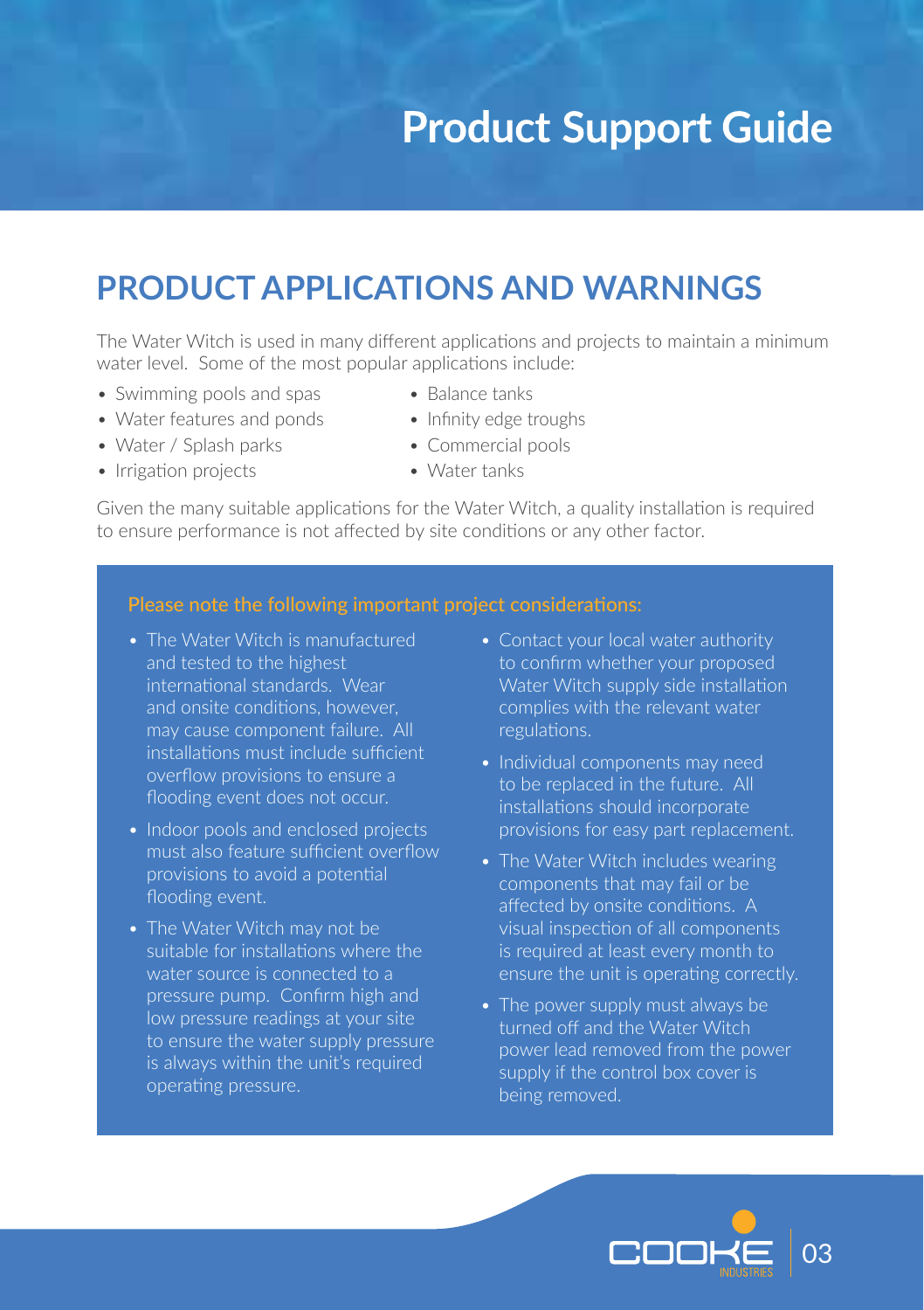

## **PRODUCT COMPONENTS AND PART NUMBERS**

The reliability and durability of the Water Witch is founded on its simplicity – there are just three main components and the unit will work well if all components are functioning correctly and site conditions are suitable.

#### **CONTROL BOX**

WS345 Water Witch Control Box

#### **SENSOR**

WS355 Water Witch Sensor Only – 5m WS356 Water Witch Sensor Only – 20m WS357 Water Witch Sensor Only – 30m WS358 Water Witch Sensor Only – 40m WS359 Water Witch Sensor Only – 50m WS360 Water Witch Sensor Only – 60m

#### **SOLENOID AND CABLE**

- WS320 Water Witch Solenoid Only
- WS330 Water Witch Solenoid Cable Only
- WS335 Water Witch Solenoid & Cable

*Note – Special order options are available for reverse sensors and sensors up to 250m long.*







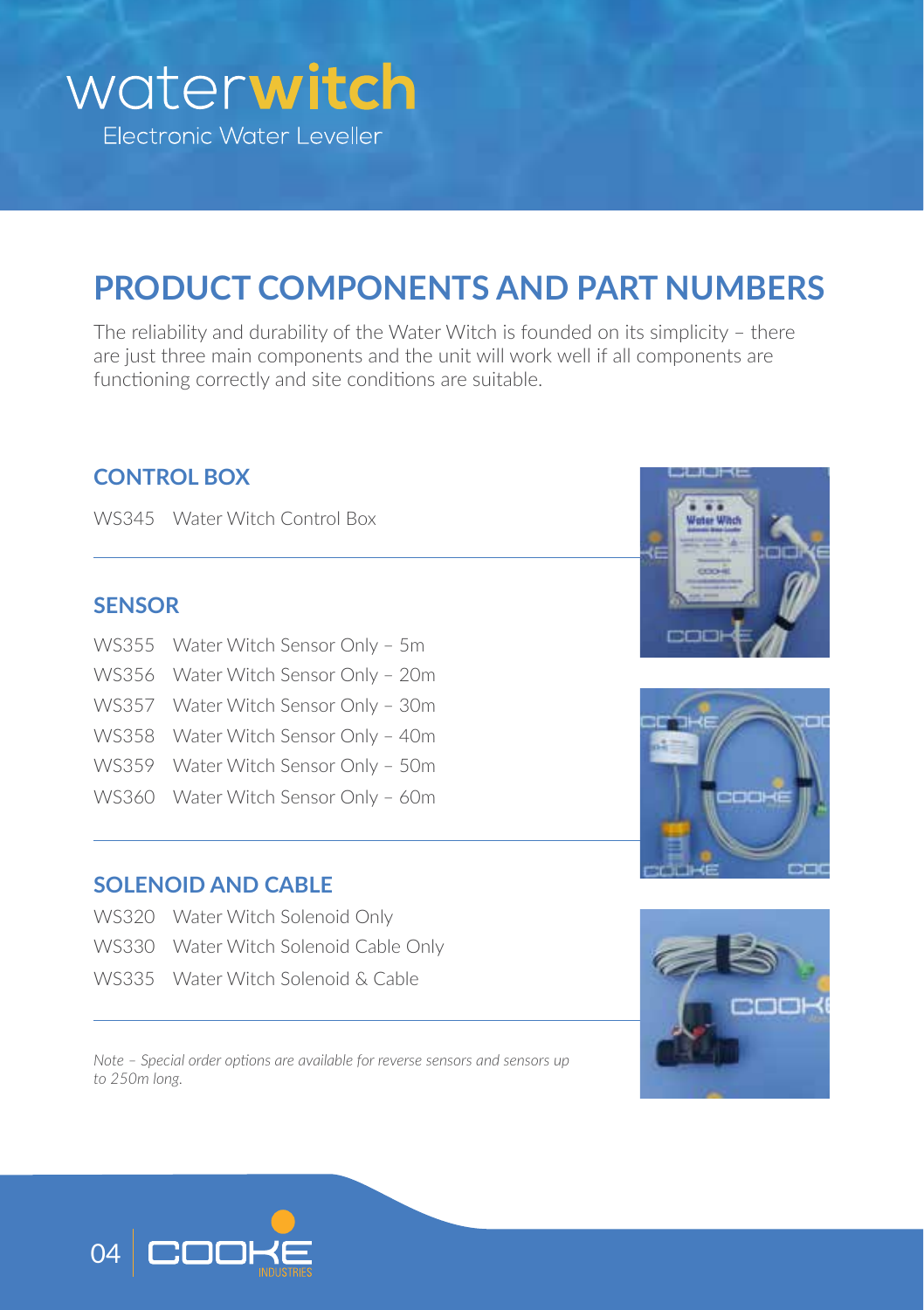### **CONTROL BOX INSTALLATION**

The Control Box is the brain of the operation. A circuit board within the Control Box continually receives signals from the Sensor to confirm whether the body of water is at the required level or if water needs to be added to the project.

#### **INSTALLATION PROCESS AND CONSIDERATIONS:**

- Position the mounting bracket at least 1.2m above ground level and ensure a consistent power source is within reach of the Control Box power lead.
- The Control Box is approved for indoor and outdoor use. However, locating the Control Box so it is protected from the weather will extend its serviceable life.
- Secure the mounting bracket to the desired position on a wall or post with appropriate screws for the backing material.



• Clip the Control Box into the bracket where it will be held in place.



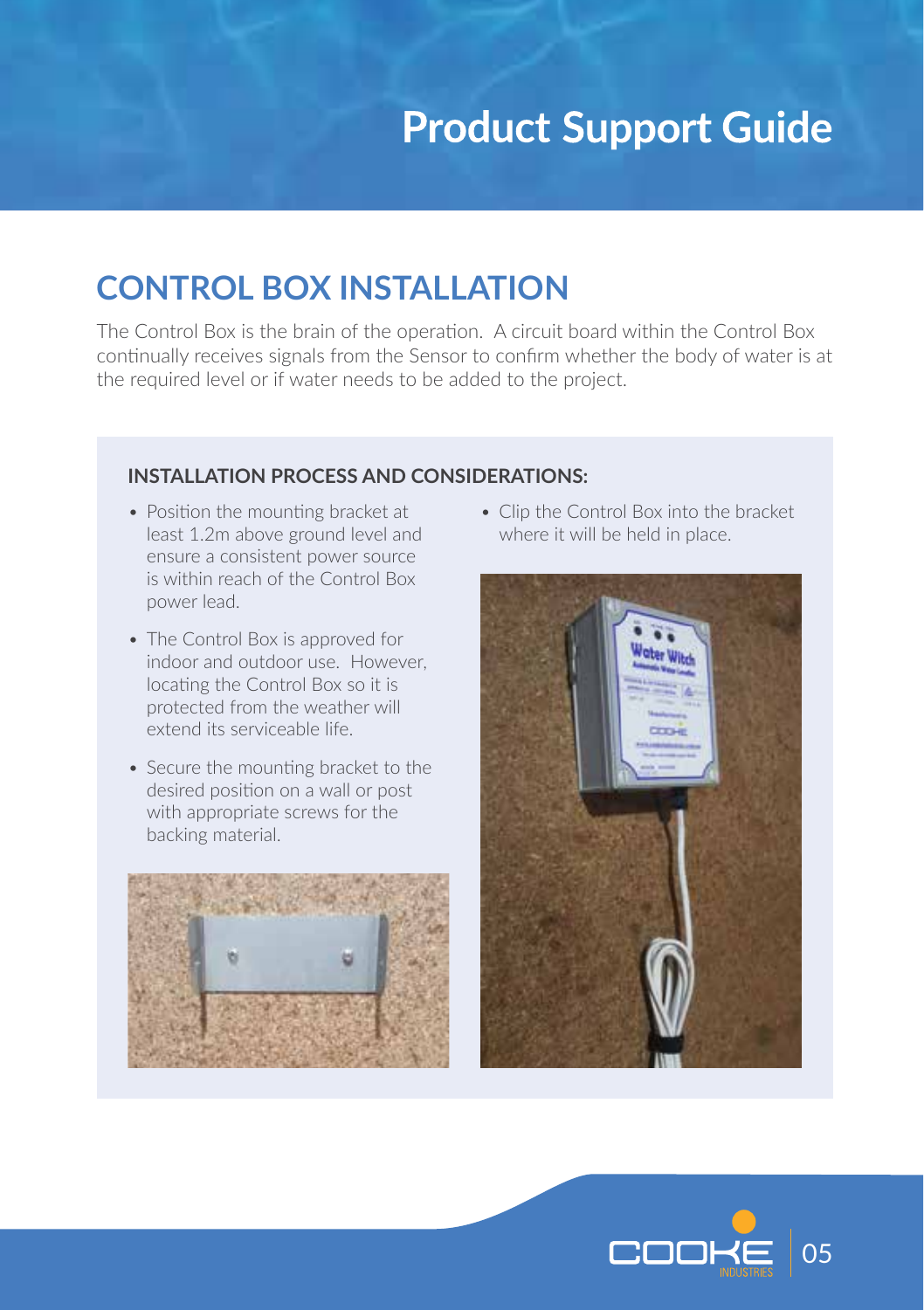### **SENSOR INSTALLATION**

The Sensor sits in a balance line, tank or trough to monitor the project's water level. A ball float inside the Sensor lowers as the water level drops, in turn connecting a light beam between two LED lights in the top of the Sensor. These lights complete an electrical circuit and the Control Box opens the Solenoid to add water to the project.

As water is added to the project, the water level rises and the ball float is pushed to the top of the Sensor. As the ball intersects the light beam at the top of the Sensor, the Control Box recognises the full water level. Instead of stopping the flow immediately, the TIME DELAY MODE then overfills the project for a set period as dictated by the particular setting.

The Water Witch Sensor is available in standard lengths of 5m, 20m, 30m, 40m, 50m and 60m. Special order sensors can be manufactured up to 250m long.



#### Sensor installed in first balance line

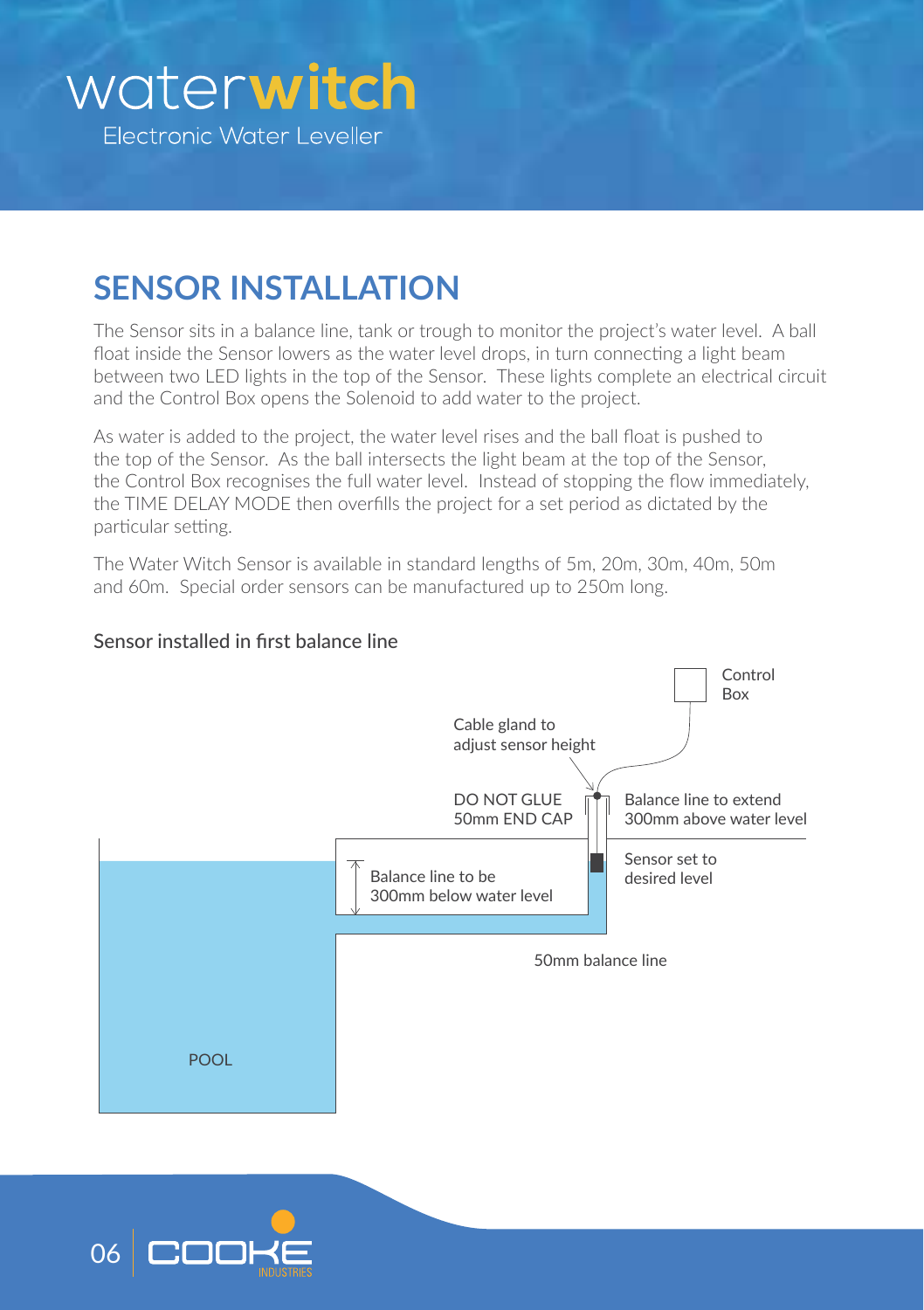#### **INSTALLATION PROCESS AND CONSIDERATIONS:**

- Two 50mm class 9 or class 12 PVC pipes are required as balance lines from the project's wall to the pump and filter area. One pipe is for the sensor and the second is required for the fill line back to the pool. **ALWAYS USE 50MM PIPE FOR THE SENSOR HOUSING TO ENABLE ADEQUATE FLOW AROUND THE SENSOR AND FUTURE SERVICABILITY.**
- **THESE PIPES MUST BE PLACED AT LEAST 300MM BELOW WATER LEVEL** and can be dressed with push-in eyeballs to match the project's other wall fittings.
- The pipes are usually run along the suction and return trench and elbowed up within the equipment area. **THESE PIPES MUST BE LEVEL TO AVOID AIR LOCKS** which will affect flow and performance.
- A 50mm cap is provided to cover the sensor pipe housing and protect the Sensor from dust, debris, pests and foreign materials. The cap fits neatly onto the 50mm sensor pipe housing.
- **DO NOT GLUE THE CAP TO THE SENSOR HOUSING PIPE.**
- If the Sensor is to be located away from the equipment area, **ALWAYS RUN THE LEAD THROUGH ADEQUATELY SIZED CONDUIT THAT WILL ENABLE THE COMPLETE SENSOR TO BE REPLACED AT A LATER DATE.**
- **NEVER CUT EXCESS SENSOR CABLE.** Roll excess cable and bind together with the Velcro straps provided.



• **INSERT THE SENSOR PLUG INTO THE CORRECT PORT ON THE CONTROL BOX AS INDICATED ON THE LABEL.** 

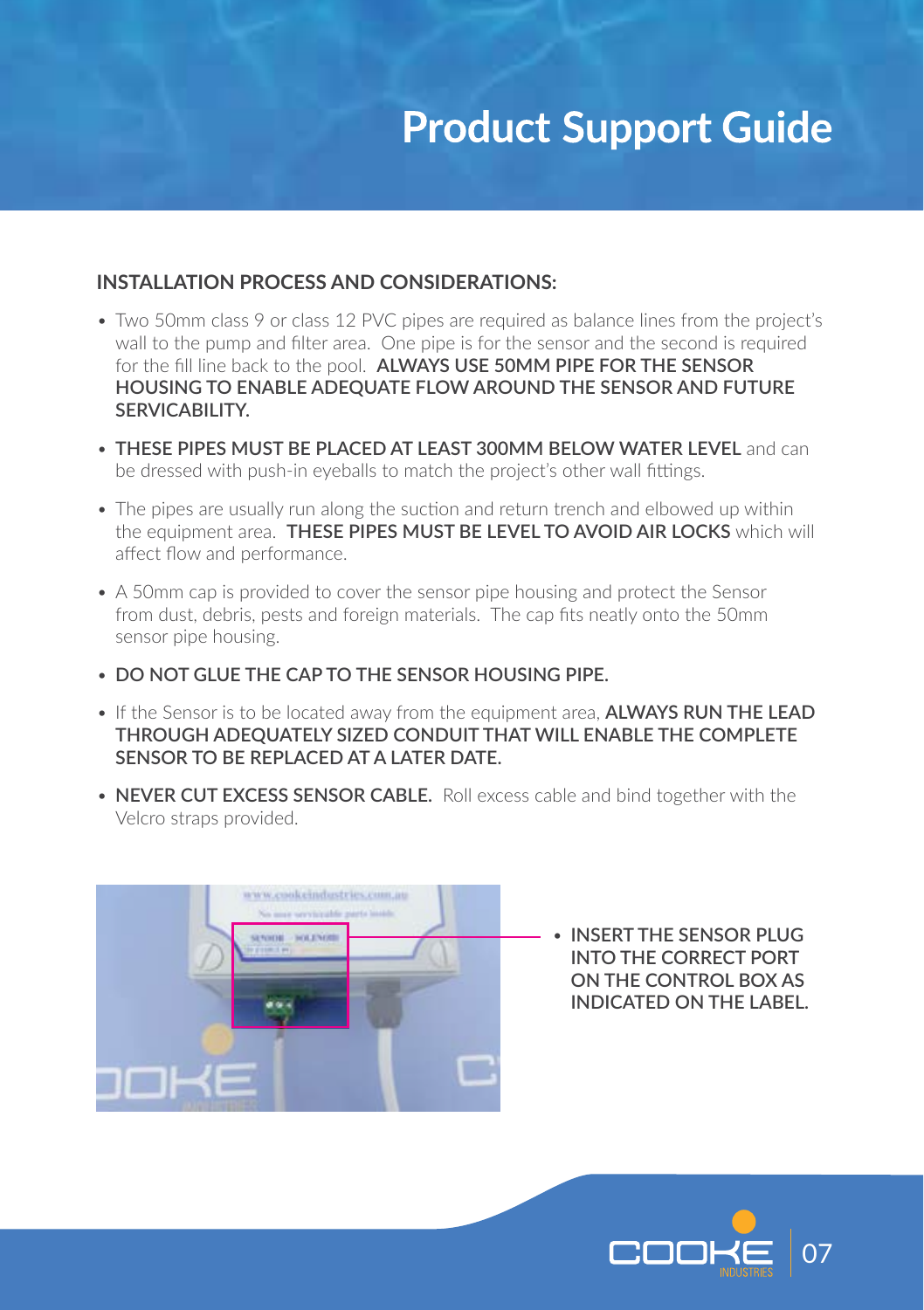# **SOLENOID INSTALLATION**

The Solenoid is regulated by the Control Box. When the water level is low the Control Box sends a 22V DC current to open the Solenoid so water flows in to the project. The Solenoid will close when the water level is restored to the correct level.

Solenoid cables up to 100m long are available by special order.



#### **INSTALLATION PROCESS AND CONSIDERATIONS:**

- The Solenoid has a 20mm male thread on each end. Connect to PCV or copper couplings and pipe on the water supply line.
- The Solenoid flow is one directional **ENSURE THE SOLENOID FLOW DIRECTIONAL ARROW IS POINTED IN THE SAME DIRECTION AS THE WATER FLOW.**



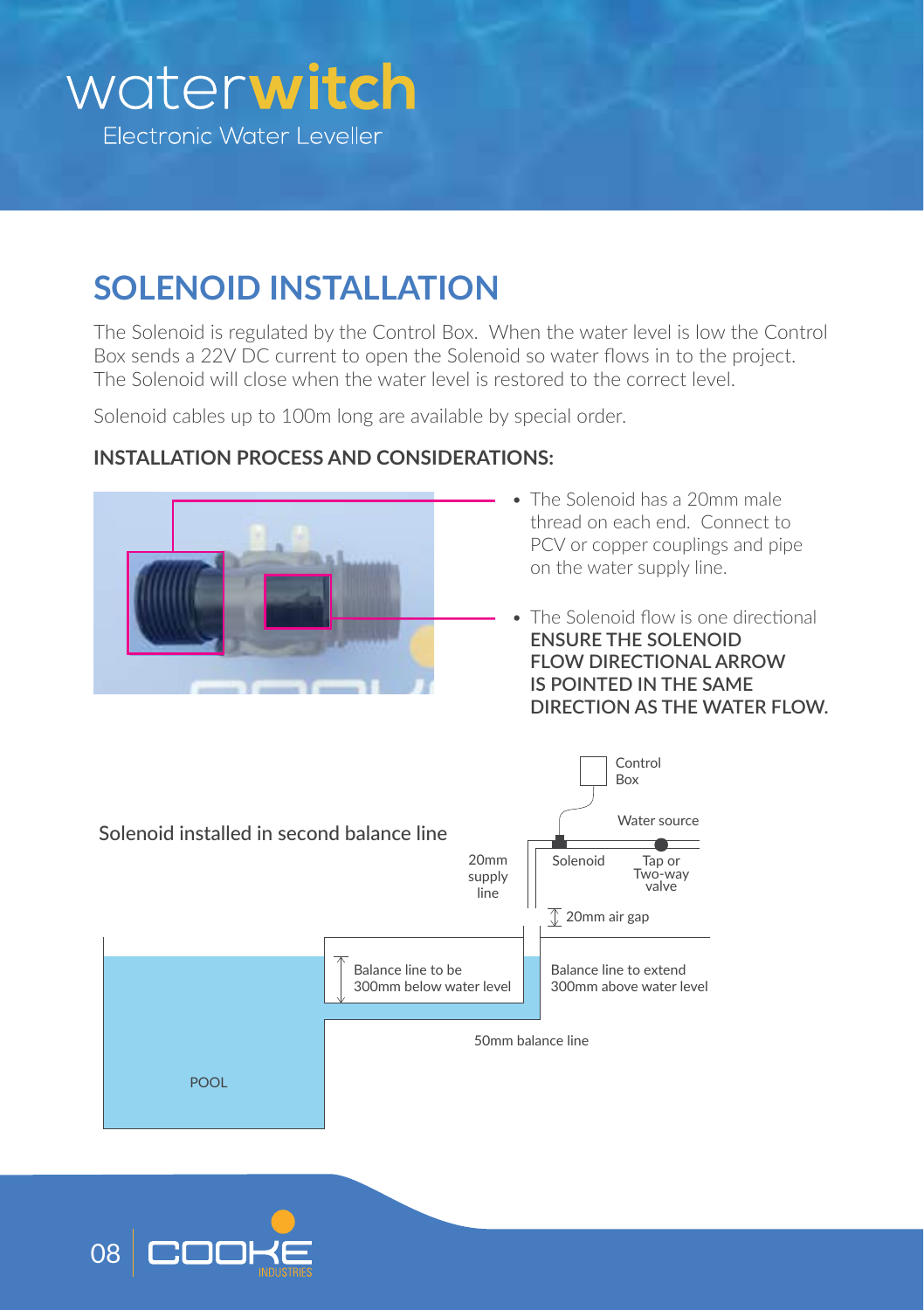- **A TAP OR TWO-WAY VALVE MUST BE PLACED BEFORE THE SOLENOID TO ENABLE THE WATER SOURCE TO BE TURNED OFF AT ANY TIME.**
- Standard installation positions the supply line 20mm above the fill balance line without a hard connection (An air gap is required to ensure the water from the project cannot contaminate the water source). **THE FILL FLOW RATE MUST NOT EXCEED THE RATE THE BALNCE LINE TRANSFERS WATER INTO THE PROJECT.**
- If approved in your local area, the fill line can be plumbed into the filtration return line. If installing in this manner, **A BACKFLOW PREVENTER MUST BE INSTALLED BETWEEN THE SOLENOID AND THE WATER SOURCE TAP.**



• The solenoid requires an operating pressure range of 29-116 PSI (200-800 kPa). **ENSURE THE ONSITE PRESSURE IS SUITABLE FOR CORRECT OPERATION OF THE SOLENOID.** Install a pressure limiting valve on the water supply line if the onsite pressure is greater than 116 PSI (800 kPa).



• **INSERT THE SOLENOID PLUG INTO THE CORRECT PORT ON THE CONTROL BOX AS INDICATED ON THE LABEL.**

The solenoid is a wearing component with an indefinite operating life. Your project should include suitable overflow provision in case of possible solenoid failure.

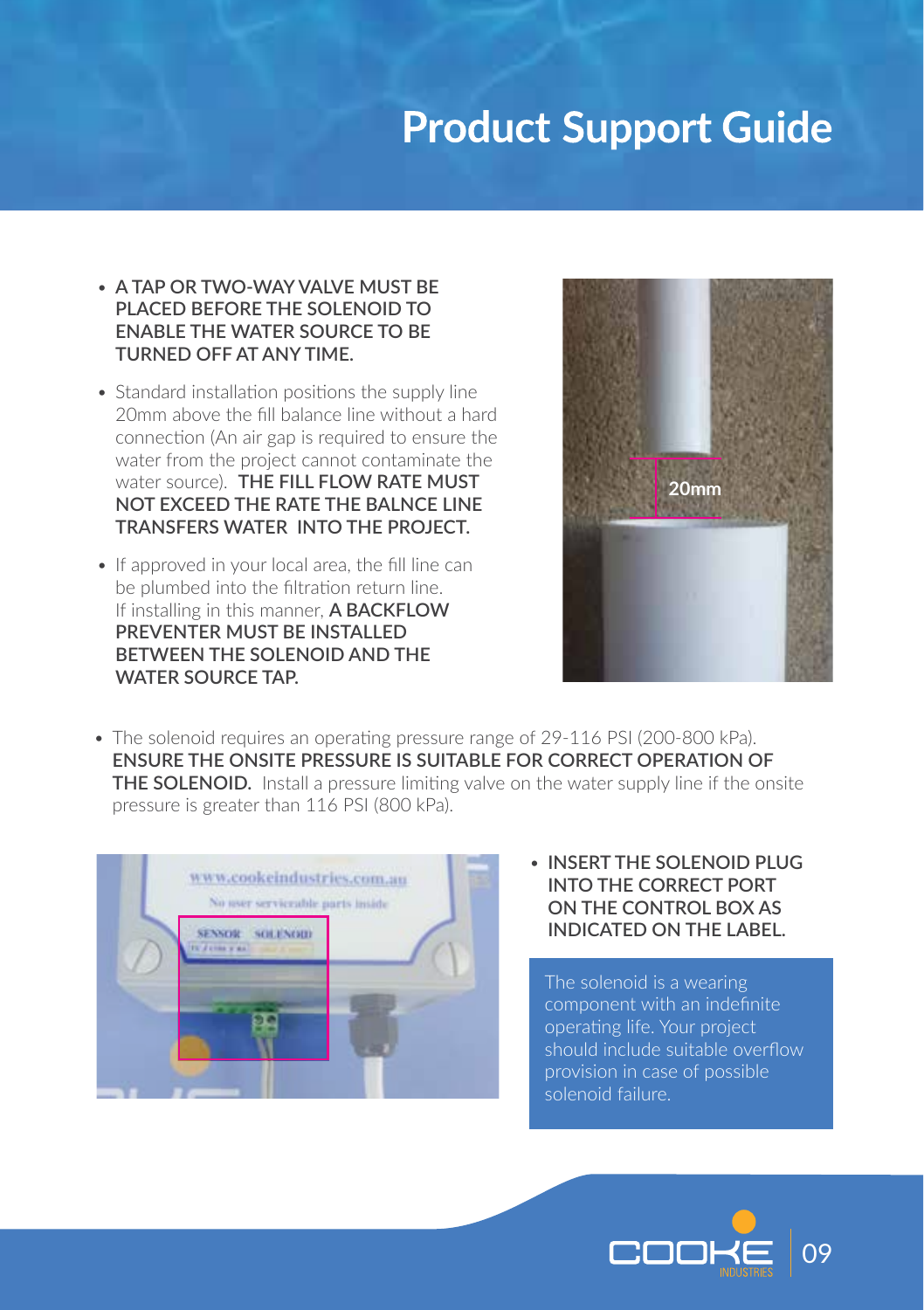# **ALTERNATIVE INSTALLATION OPTIONS**

#### **BALANCE TANK**

The Water Witch is the most effective auto leveller for balance tank installations.

Maintaining a minimum water level in the balance tank will ensure the pump and pool equipment is protected whilst also allowing for the high water level fluctuations caused by bather activity and excess rainwater.



#### **INSTALLATION CONSIDERATIONS:**

- The Sensor should be housed inside 50mm class 9 or class 12 PVC pipe attached to the wall of the balance tank. Fasten the pipe to the wall with brackets, ensuring there is enough clearance at the top to attach the Sensor end cap.
- Run the Sensor cable through appropriately-sized conduit to ensure the Sensor can be accessed for serviceability and replaced if required.
- Small debris capable of affecting sensor performance can build up inside balance tanks. It is advisable to protect the sensor from small debris by covering it with a silt sock or stocking. Alternatively, cover the base of the sensor pipe housing with gauze so debris is blocked while water can still move freely.
- An overflow provision will need to be installed at the maximum water height inside the balance tank.

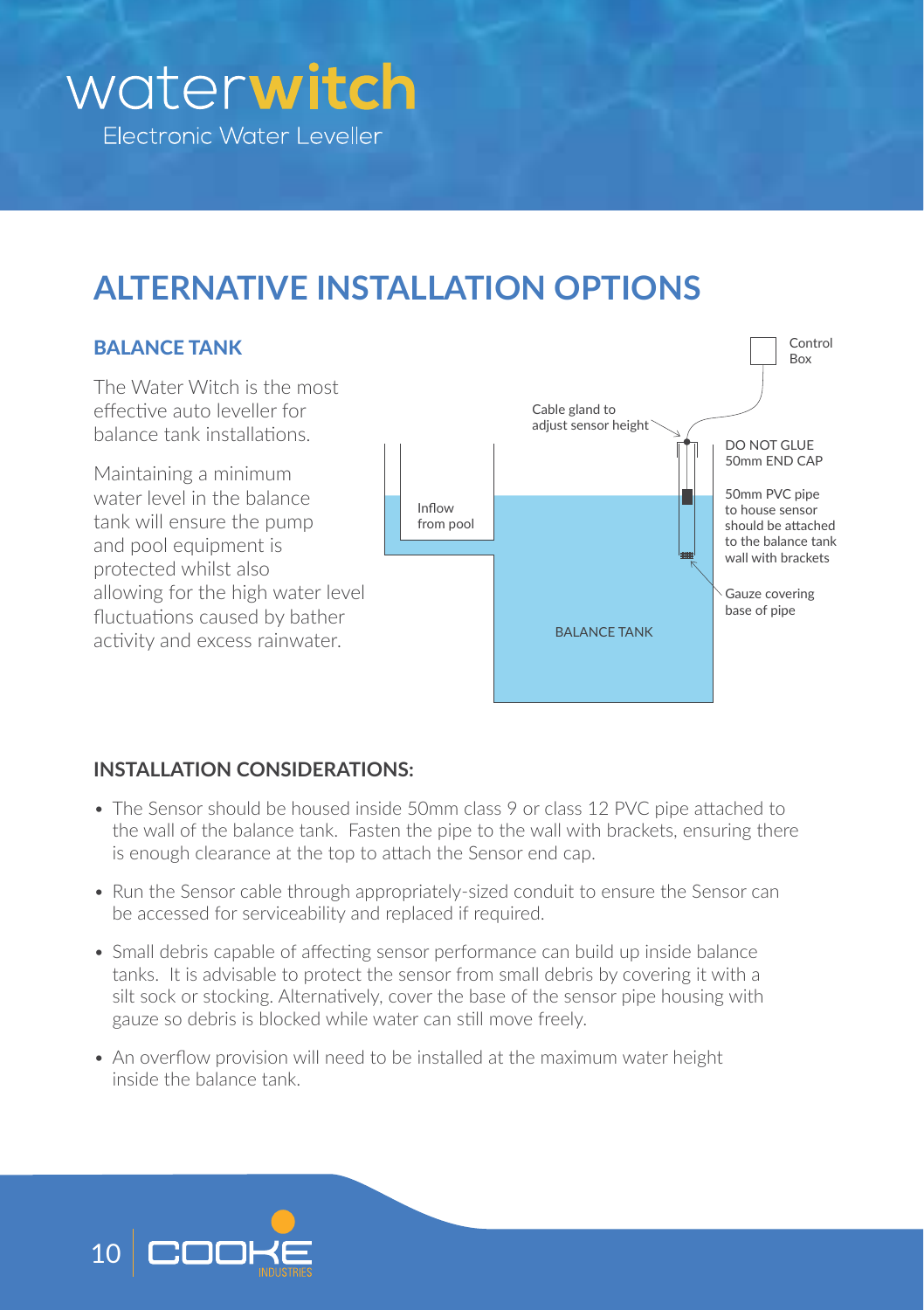#### INFINITY EDGE TROUGH

An infinity edge provides pool projects with additional design flexibility and creativity. However, such designs pose additional challenges to ensure the pool operates effectively and equipment is protected.

There are two crucial design factors to consider in relation to the required water level within an infinity edge trough:

- A minimum water depth must be maintained within the trough to ensure enough water is available to fill the pool and generate an overflow into the trough before the trough runs dry. Failure to do so will most likely result in severe pump, equipment and site damage.
- The water level in the trough may increase dramatically during a significant rainfall event or heavy bather load. The trough capacity above the minimum water level must sufficiently allow for this increase.

#### **INSTALLATION OPTIONS:**

- This diagram represents the recommended installation layout. Note that onsite limitations may not make this configuration possible.
- A second option is to use the balance tank layout on Page 10 for installation within an infinity edge trough.



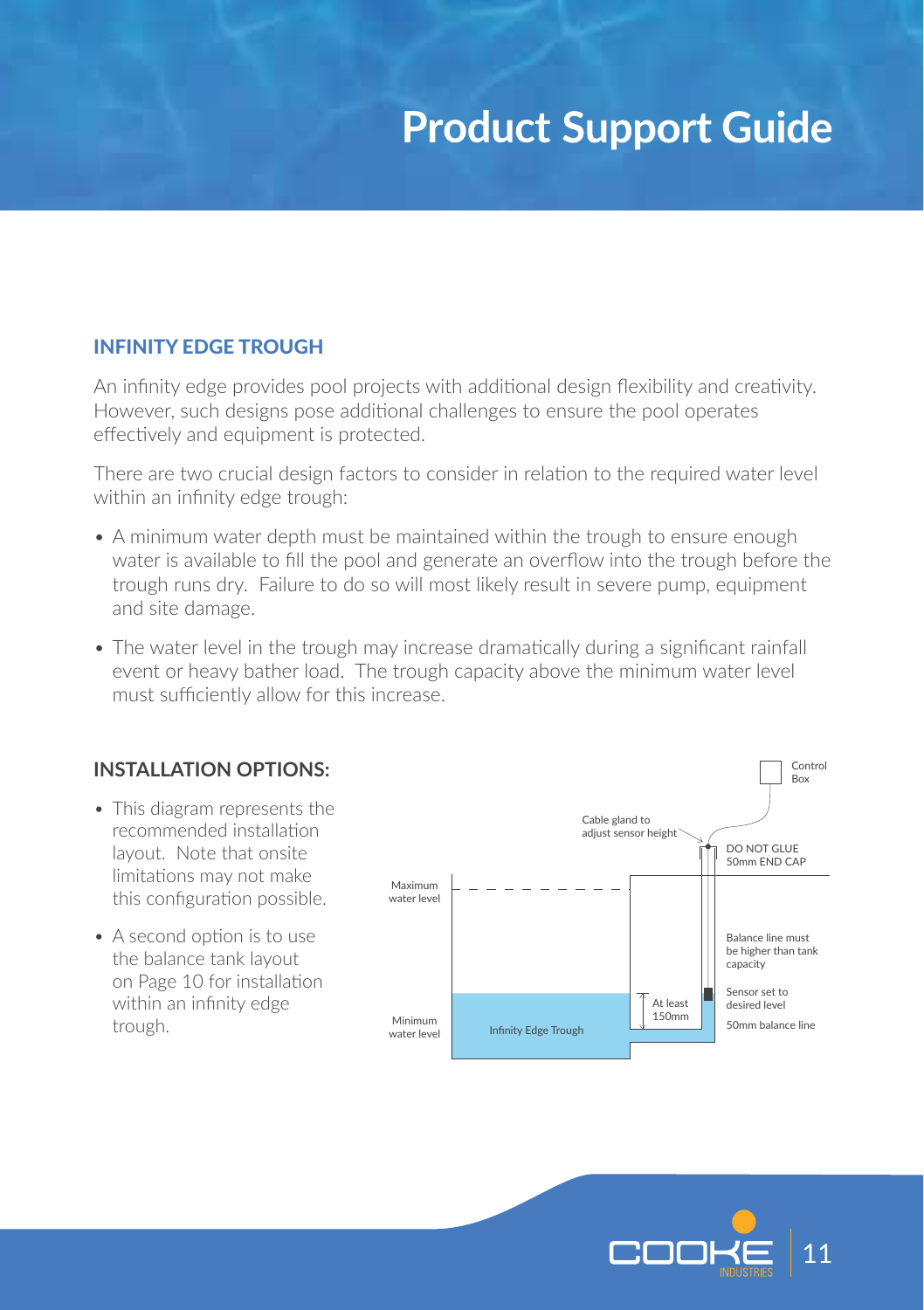

### **START-UP PROCESS**

It's now time to start your Water Witch. Complete the following process to test your unit and confirm all components are operating correctly:

- **STEP 1:** Ensure the project is filled to the required water level.
- **STEP 2:** Ensure the sensor and solenoid plugs are connected to the correct ports of the Control Box (Sensor on the left and Solenoid on the right).
- **STEP 3:** Turn the power and water supplies on and ensure the solenoid flow directional arrow is pointing in the same direction as the water flow.
- **STEP 4:** Lift the Sensor from the balance line and hold it upside down to simulate full water level. The ON and SENSE lights should flash in unison every 2-4 seconds.
- **STEP 5:** Turn the Sensor around the right way up to simulate low water level. The ON light should continue to flash every 2-4 seconds and the FILL light should be solid. The Solenoid should also open and add water to the project.
- **STEP 6:** Repeat steps 4 & 5 a few times to confirm the unit turns on and off correctly.
- **STEP 7:** Attach the sensor end cap to the sensor balance line and hold the sensor cable while you loosen the cable gland. Slowly lower the Sensor until the water flow stops and the ON and SENSE lights flash every 2-4 seconds. Re-tighten the cable gland to set the sensor level.

#### **THE SENSOR IS NOW SET AT THE CORRECT LEVEL. COMPLETE STEPS 8-10 ON THE FOLLOWING PAGE TO SET THE CORRECT TIME DELAY MODE.**

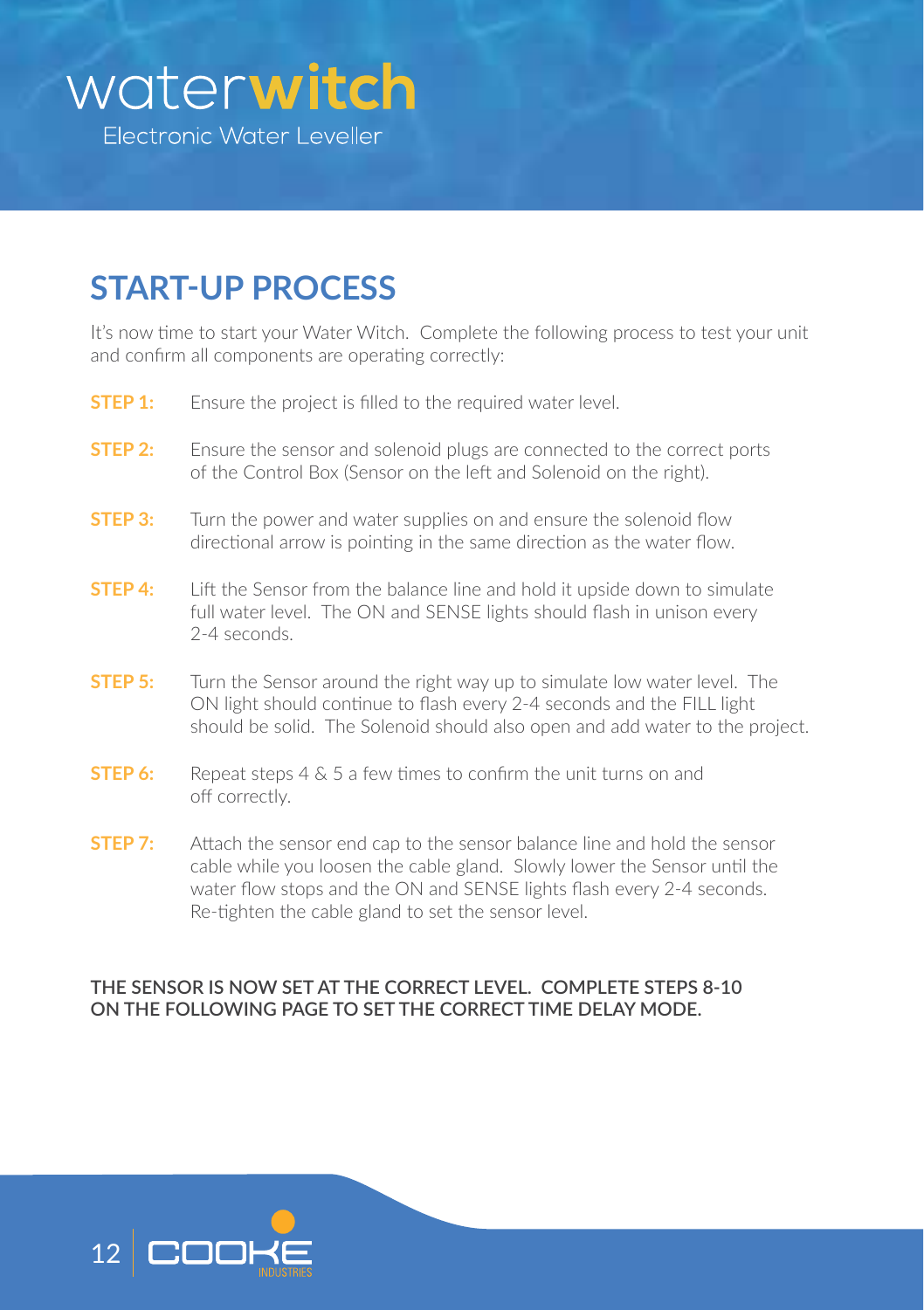### **TEST AND TIME DELAY MODES**

The Water Witch features four time delay settings that control the length of the FILL cycle. The time delay slightly fills the pool with additional water to prevent the Water Witch from continually engaging and disengaging the FILL cycle. The four time delay settings are controlled by the position of dip switches inside the bottom right corner of the Control Box.



Refer to the following table for the appropriate time delay setting for your project:

| Mode<br><b>Description</b> | <b>CAPACITY</b><br>(LITRES) | <b>SWITCH.</b> | <b>SWITCH</b><br>$\overline{2}$ | <b>SWITCH</b><br>3 | <b>SWITCH</b><br>4 | <b>ADDITIONAL</b><br><b>FLOW</b> |
|----------------------------|-----------------------------|----------------|---------------------------------|--------------------|--------------------|----------------------------------|
| Test Mode                  | N/A                         | UP             | UP                              | UP                 | UP                 | 2 Seconds                        |
| Spa                        | Up to 10,000                | UP             | <b>DOWN</b>                     | UP                 | UP                 | 13 Seconds                       |
| Pool                       | 10,000-50,000               | UP             | UP                              | <b>DOWN</b>        | UP                 | 75 Seconds                       |
| Commercial                 | More than 50,000            | UP             | UP                              | UP                 | <b>DOWN</b>        | 330 Seconds                      |

#### **STEP 8: TURN THE POWER SUPPLY OFF AND UNPLUG THE WATER WITCH POWER LEAD.**

- **STEP 9:** Remove the Water Witch Control Box cover and set the Dip Switches to the correct mode as per the table above.
- **STEP 10:** Replace the Water Witch Control Box cover, plug in the power lead and turn the power on.

#### **THE WATER WITCH IS NOW SET TO THE CORRECT WATER LEVEL AND TIME DELAY MODE.**

If you need to test the Water Witch or any of its components you must always return the unit to TEST MODE as per the correct dip switch setting.

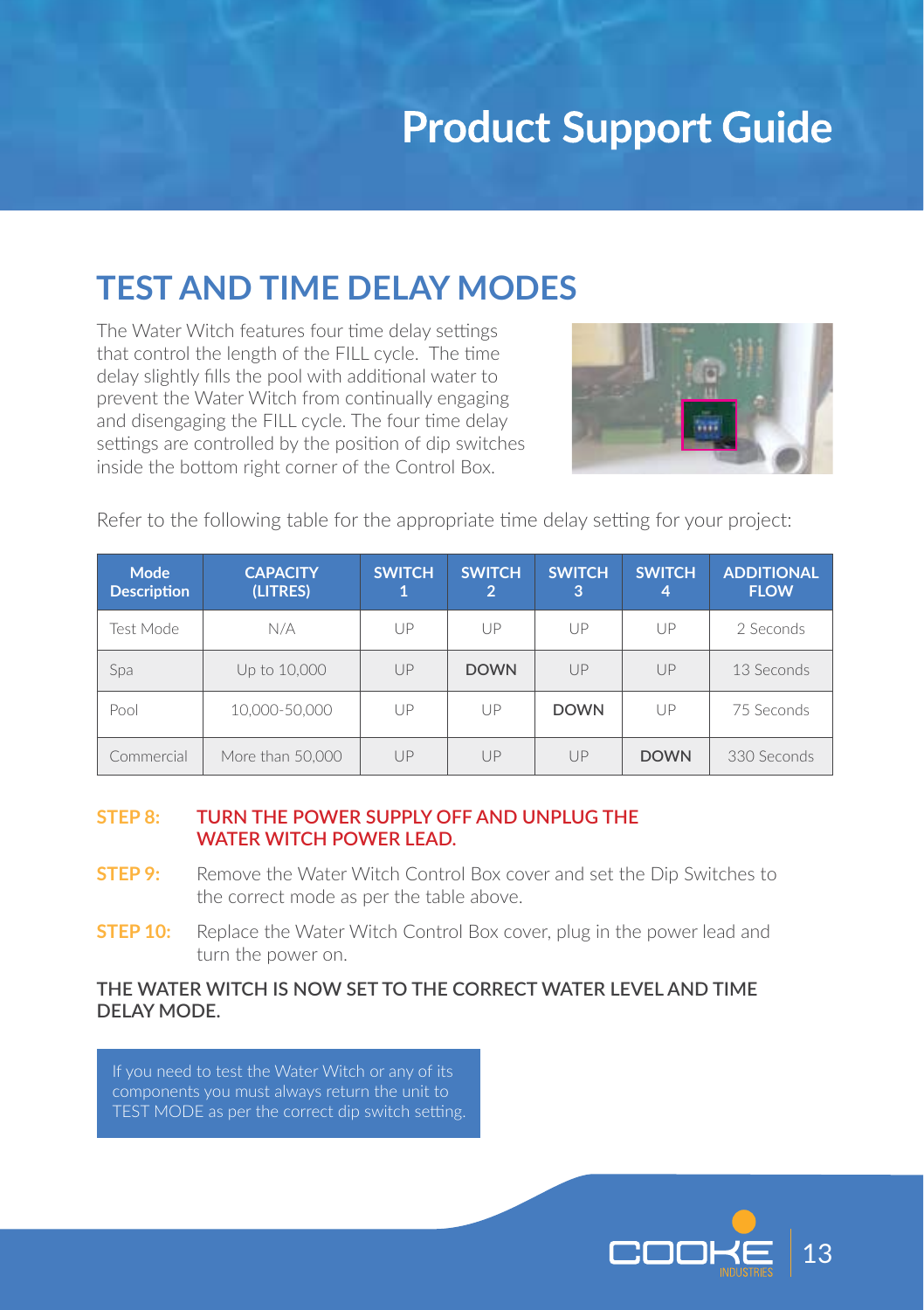## **OPERATION OF INDICATOR LIGHTS**

Signal lights on the Control Box confirm its operational status and illuminate as per the following three sequences:

- **ON and SENSE lights are flashing in unison every 2-4 seconds** The Water Witch is sensing the water level and believes it is at the correct height.
- **ON light is flashing every 2-4 seconds and the FILL light is solid** The Water Witch is in TEST MODE and is adding water because it believes the water level is low.
- .• **ON and FILL lights are solid** The Water Witch is in one of the TIME DELAY MODES and is adding water because it believes the water level is low. **BOTH LIGHTS WILL REMAIN ILLUMINATED DURING THE TIME DELAY FILL SEQUENCE AND WILL ONLY RETURN TO SENSE MODE AFTER THE ADDITIONAL WATER HAS BEEN ADDED.**



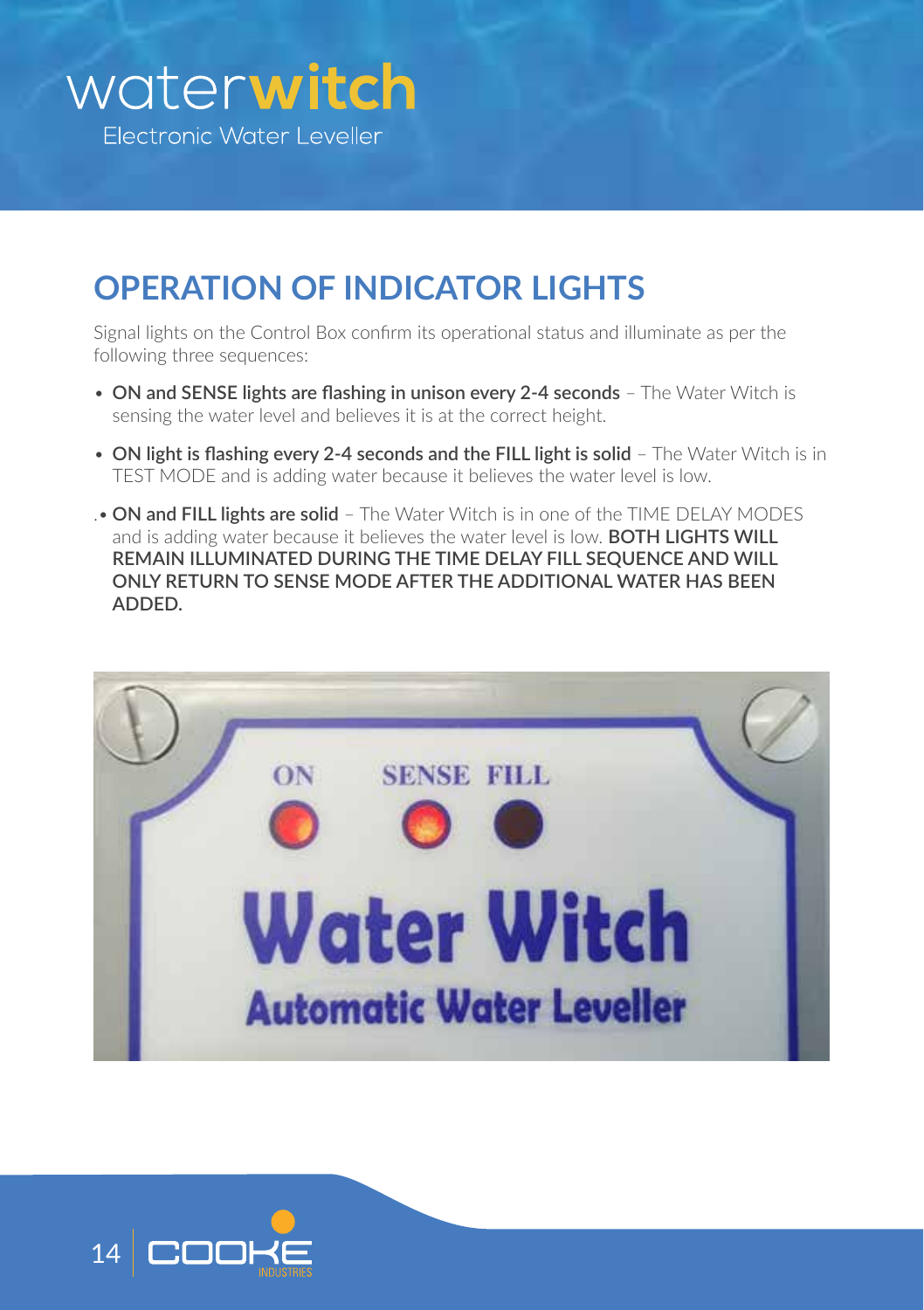### **TROUBLESHOOTING PROCESS**

If your Water Witch is not operating correctly upon installation or you suspect a fault after years of reliable service, follow the steps outlined below then refer to the table of faults to identify the issue:

Return the Control Box settings to Test Mode as per the instructions on Page 13. **ENSURE THE POWER SUPPLY IS TURNED OFF AND THE WATER WITCH POWER LEAD IS REMOVED FROM THE POWER SUPPLY WHEN REMOVING THE CONTROL BOX COVER.** Refer to the following tables to identify the fault being experienced and the action required to remedy the fault.

| <b>Light Display</b> | <b>Possible Fault</b>                                                                        | <b>Remedy</b>                                                                                                                                                 |  |  |
|----------------------|----------------------------------------------------------------------------------------------|---------------------------------------------------------------------------------------------------------------------------------------------------------------|--|--|
| ON & SENSE           | Sensor - debris may be<br>impeding function                                                  | Remove screws & disc plate<br>from bottom of Sensor. Remove<br>ball to clean the inside of Sensor<br>and LFDs                                                 |  |  |
|                      | Sensor plug not inserted<br>correctly into control box<br>or<br>Individual sensor wires have | Ensure sensor plug is inserted<br>into correct port at base of<br>Control Box, inspect sensor plug<br>for damage and check wires are<br>connected as follows: |  |  |
|                      | been damaged or removed from<br>sensor plug                                                  | <b>YELLOW</b><br><b>RED</b><br><b>GRFFN</b><br><b>BLACK</b>                                                                                                   |  |  |
|                      | Sensor may need to be replaced if these actions do not correct fault                         |                                                                                                                                                               |  |  |

#### **WATER WILL NOT TURN ON:**

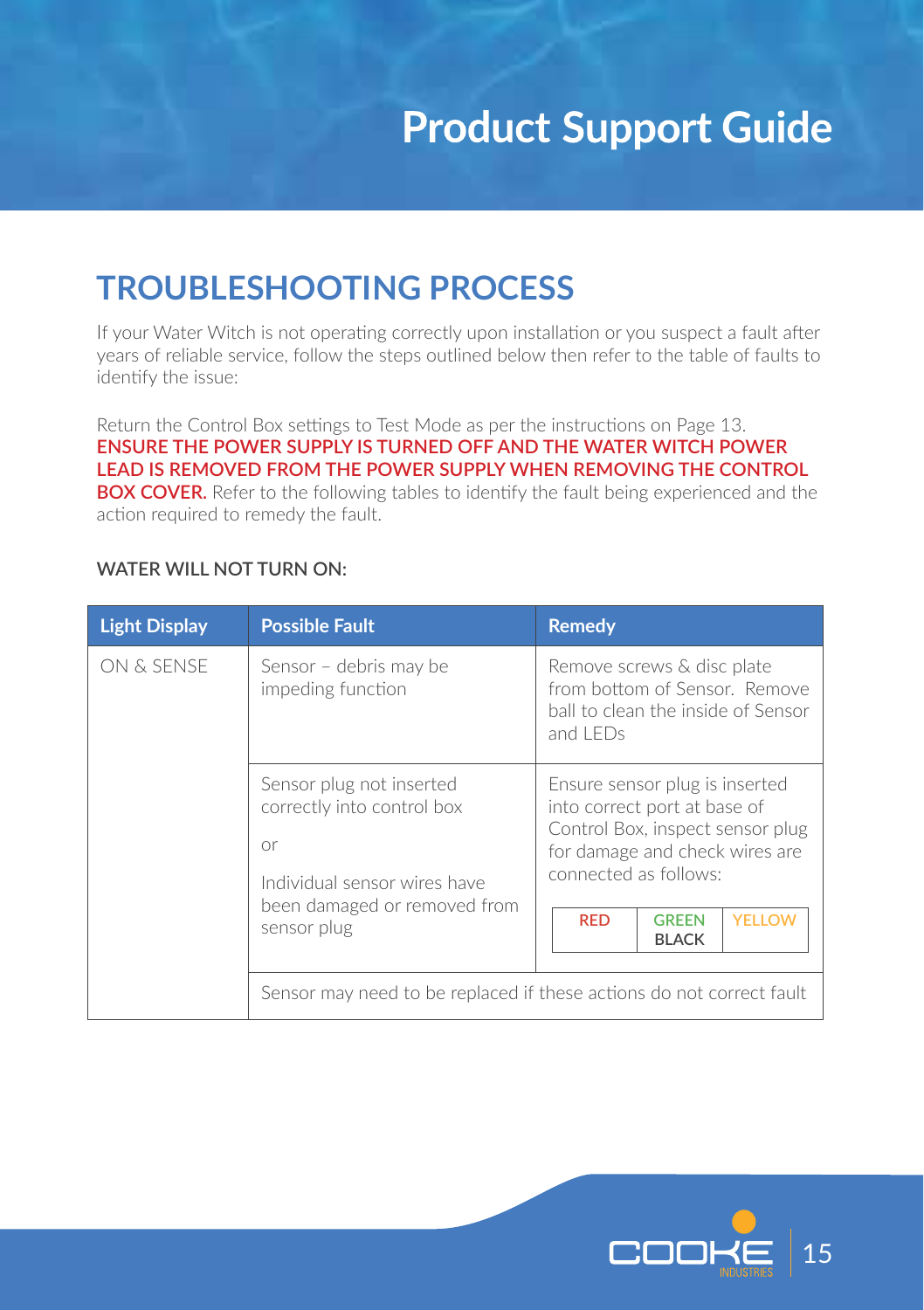

### **TROUBLESHOOTING PROCESS (CONTINUED)**

#### **WATER WILL NOT TURN ON:**

| <b>Light Display</b> | <b>Possible Fault</b>                                                                | <b>Remedy</b>                                                                                                                                                                                 |  |
|----------------------|--------------------------------------------------------------------------------------|-----------------------------------------------------------------------------------------------------------------------------------------------------------------------------------------------|--|
| ON & FILL            | Water supply is not turned on                                                        | Turn water supply on                                                                                                                                                                          |  |
|                      | Water pressure is too high                                                           | Install a Pressure Limiting Valve<br>between supply tap & Solenoid<br>to reduce pressure                                                                                                      |  |
|                      | Solenoid has been installed<br><b>hackwards</b>                                      | Ensure the flow directional<br>arrow on the Solenoid is<br>pointing in the same direction as<br>supply flow. Reinstall if required                                                            |  |
|                      | Solenoid wire is damaged<br>or does not have a positive<br>connection to control box | Ensure there is a solid<br>connection for electrical current.<br>A multimeter should record 22V<br>DC at the end of the solenoid<br>cable and 7-9V DC whilst the<br>Solenoid is drawing power |  |
|                      | Water pressure is too low                                                            | Supply pressure must be<br>29-116 PSI (200-800 kPa)                                                                                                                                           |  |
|                      | Solenoid may need to be replaced if these actions do not correct<br>fault            |                                                                                                                                                                                               |  |

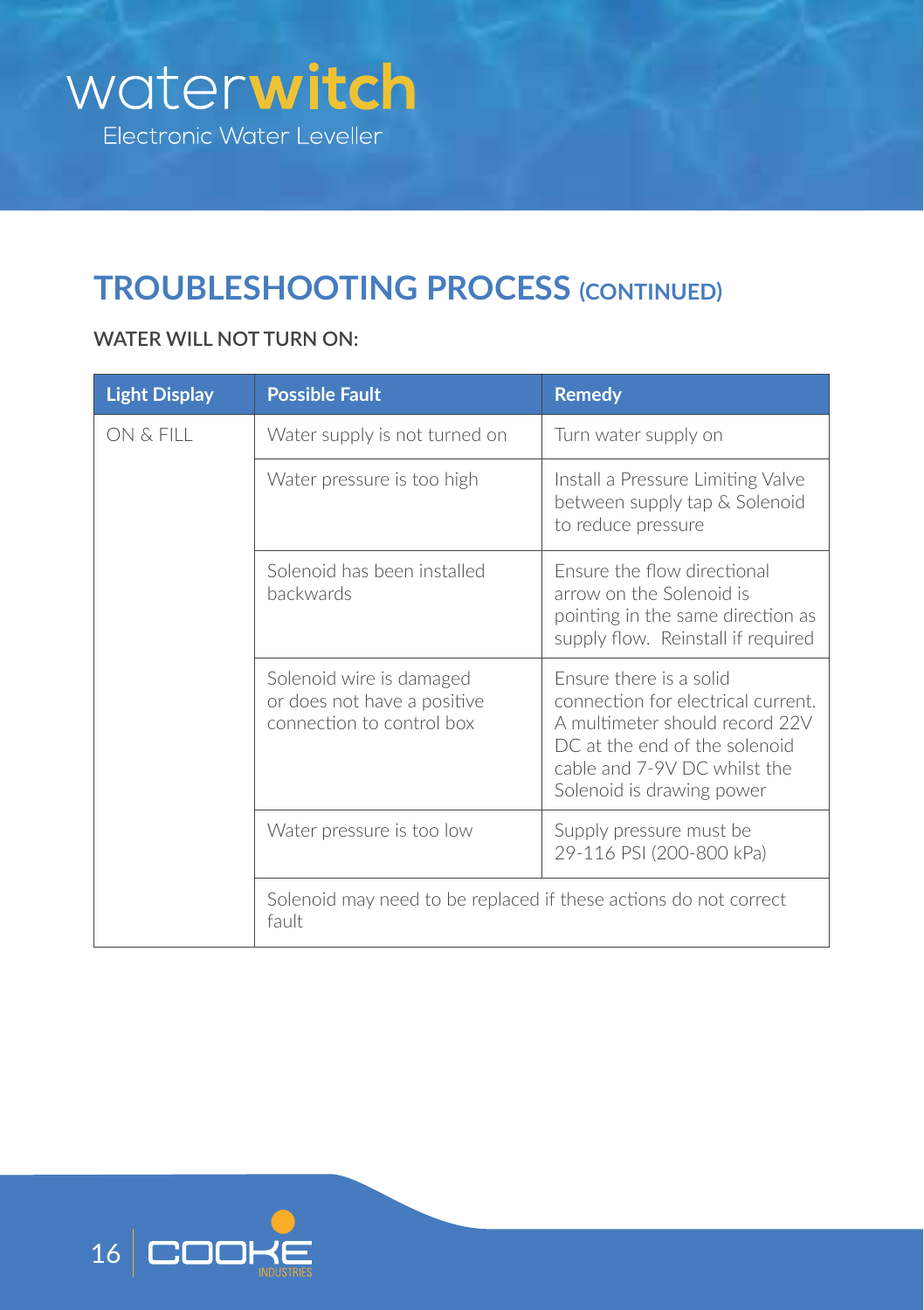#### **WATER WILL NOT TURN OFF:**

| <b>Light Display</b> | <b>Possible Fault</b>                           | <b>Remedy</b>                                                                                                                                                                  |
|----------------------|-------------------------------------------------|--------------------------------------------------------------------------------------------------------------------------------------------------------------------------------|
| ON & SENSE           | Solenoid – debris may be inside<br>the solenoid | Unscrew the four screws on<br>the Solenoid. Remove the body<br>and diaphragm and inspect for<br>debris. Clean if necessary                                                     |
|                      | Split diaphragm                                 | Open Solenoid and inspect<br>diaphragm for a split. Replace<br>Solenoid if required<br>If no debris or split diaphragm<br>detected, supply pressure is most<br>likely too high |
|                      | Water pressure is too high                      | Install a Pressure Limiting Valve<br>between supply tap & Solenoid<br>to reduce pressure                                                                                       |

**Special note - Some sites may experience a fluctuation in water pressure which can lead to intermittent overfilling. Monitor and test site pressure as a possible cause.**

Be aware there is a tiny spring and rod inside the solenoid. Be careful not to lose those items when removing the top. Take notice of which position the rod & diaphragm are in, as incorrect insertion will prevent the solenoid from functioning.

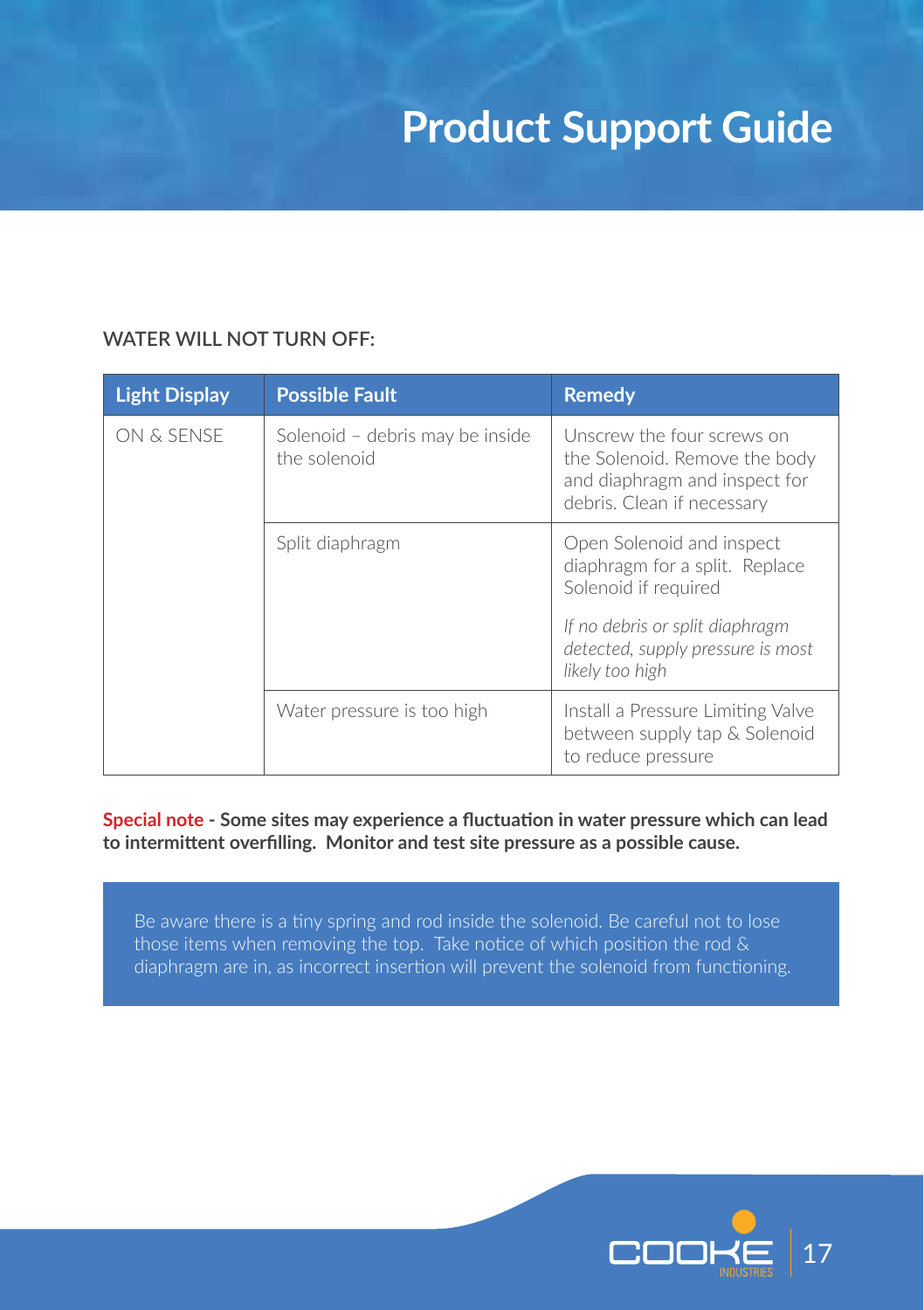

### **TROUBLESHOOTING PROCESS (CONTINUED)**

#### **WATER WILL NOT TURN OFF (CONTINUED):**

| <b>Light Display</b> | <b>Possible Fault</b>                                                                                   | <b>Remedy</b>                                                                                                                                                                                                                                                                                                                                                                                                                                                        |
|----------------------|---------------------------------------------------------------------------------------------------------|----------------------------------------------------------------------------------------------------------------------------------------------------------------------------------------------------------------------------------------------------------------------------------------------------------------------------------------------------------------------------------------------------------------------------------------------------------------------|
| ON & FILL            | Sensor plug inserted backwards<br>or wire in plug is connected<br>backwards (new installs<br>generally) | Ensure sensor plug is inserted<br>into correct port at base of<br>Control Box and check wires are<br>connected as follows:<br><b>YELLOW</b><br><b>RED</b><br><b>GREEN</b><br><b>BLACK</b>                                                                                                                                                                                                                                                                            |
|                      | Sensor – debris may be<br>impeding function                                                             | Remove screws & disc plate<br>from bottom of Sensor. Remove<br>ball to clean the inside of Sensor                                                                                                                                                                                                                                                                                                                                                                    |
|                      | Sensor or Control Box has failed                                                                        | <b>Return Control Box to Test</b><br>Mode and complete the<br>following to confirm fault:<br>• Hold Sensor in upright<br>position to simulate low water<br>$ $ evel<br>• When water starts flowing<br>remove the sensor plug from<br>the Control Box<br>• If water turns off and control<br>box lights change to ON &<br>SENSE, the sensor is faulty<br>• If water continues to flow and<br>lights on the Control Box are<br>ON & FILL, the Control Box is<br>faulty |

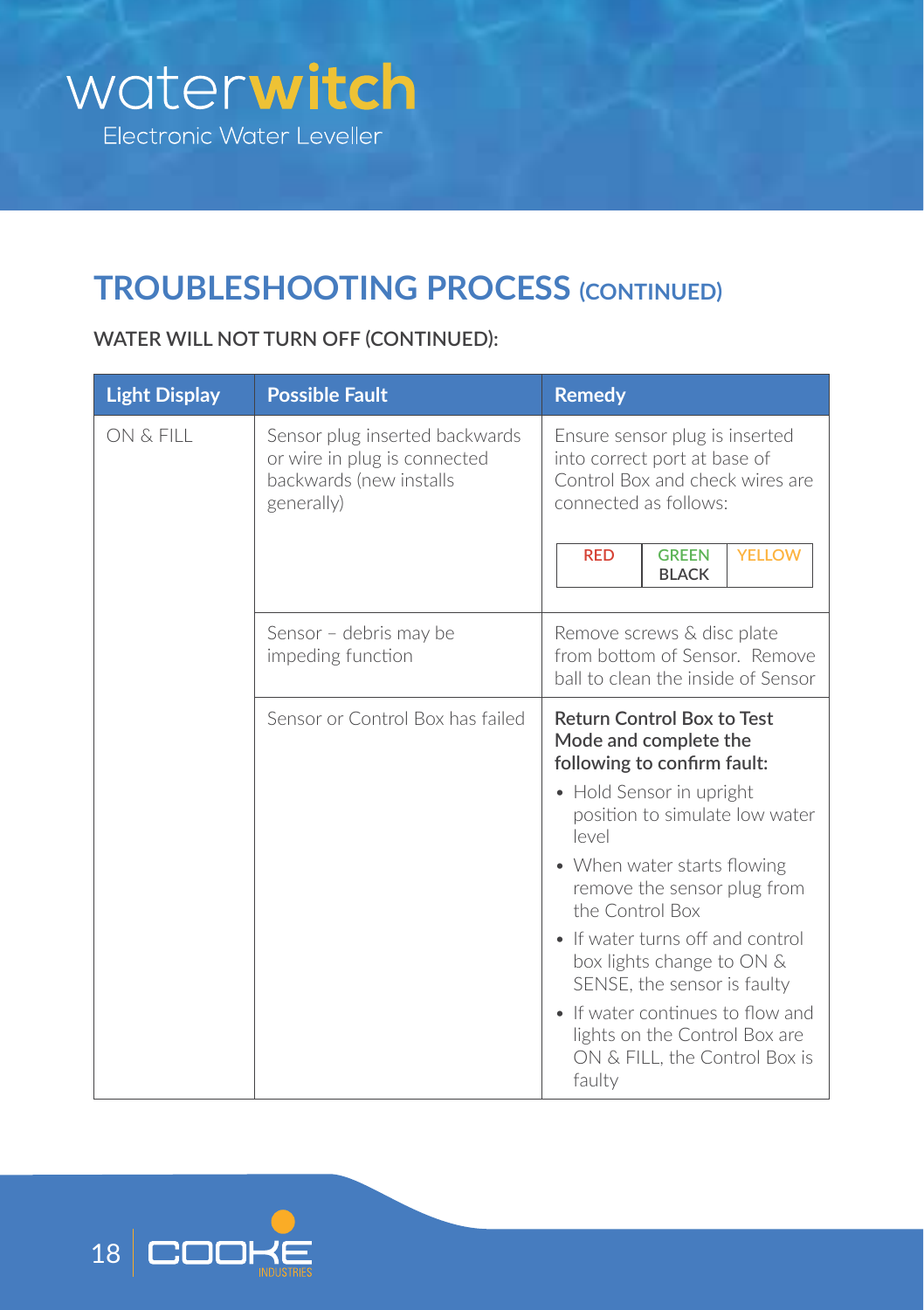### **OTHER FAULTS**

Most of the faults identified in the TROUBLESHOOTING PROCESS section relate to the Sensor, the Solenoid or onsite/environmental conditions. These faults represent more than 80% of faults experienced in the field, however, they do not cover all fault scenarios.

Potentially, the Control Box could be damaged and this is often not identifiable as a single, consistent error. Indicators that the Control Box may be damaged include:

- None of the lights on the Control Box are illuminated
- All lights flash quickly and/or faintly
- The solenoid clicks and pulsates rapidly
- Components on the circuit board are corroded, damaged or blown
- There are markings caused by water ingress

You will most likely need to replace the Control Box if you are experiencing any of the above faults. If the Control Box housing is in good condition we offer a factory service to replace the circuit board only. This is a more affordable option than replacing the full Control Box. Contact our office via info@cookeindustries.com.au for more information about this service.

Excessive water hammering in the supply lines is often experienced onsite and is usually misinterpreted as a fault with the Water Witch. Rather than indicating a fault with the unit, the water hammering is typically a sign that the Control Box time delay setting has been left in Test Mode. Please refer to TEST AND TIME DELAY MODES on Page 13 for more detail.

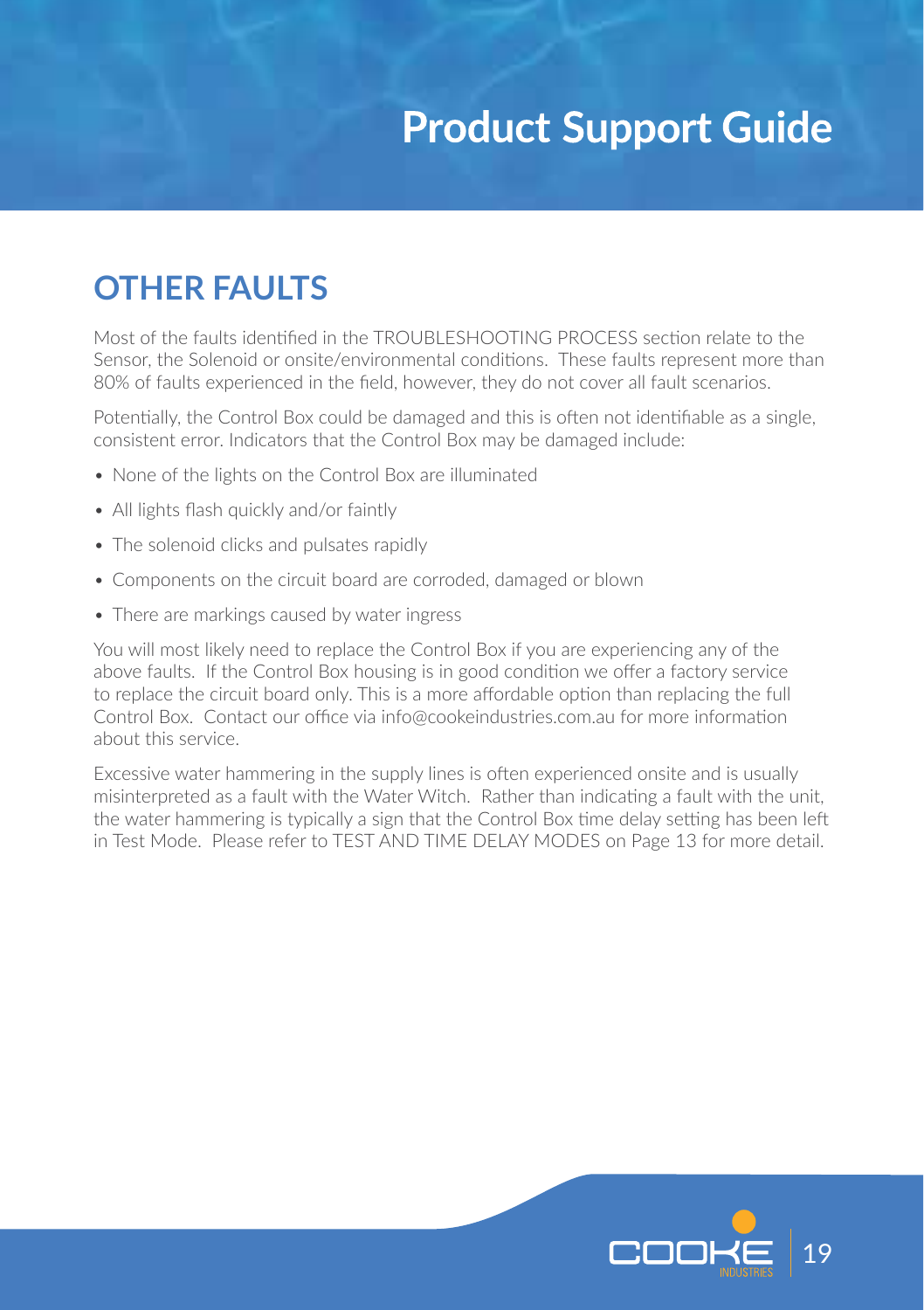### **MAINTENANCE AND SPECIFICATIONS**

Most Water Witches operate reliably for at least 5-10 years under normal operating conditions. The following maintenance schedule should be adopted to optimise the unit's serviceable life:

- **Monthly** Observe and inspect all components to ensure the unit is operating correctly. Particular care should be taken during the first month after installation to ensure the system is operating correctly.
- **Half-yearly** Inspect the Sensor to ensure it is free of debris, the ball moves freely within the Sensor and the Sensor activates the Control Box as required.
- **Annually** Remove the solenoid pre-filter to clear any debris or contaminant.

| Product                         | Water Witch Elecronic Water Leveller                                                                            |
|---------------------------------|-----------------------------------------------------------------------------------------------------------------|
| <b>Control Box</b>              |                                                                                                                 |
| Power                           | 240V AC, 50-60 Hz                                                                                               |
| Weight                          | 635g                                                                                                            |
| Dimensions                      | 150mm x 115mm x 60mm                                                                                            |
| <b>Sensor</b>                   |                                                                                                                 |
| Sensor weight (excluding cable) | $130g \pm 10g$                                                                                                  |
| Sensor cable length             | 5m, 20m, 30m, 40m, 50m or 60m<br>Special order sensors are available up to 250m                                 |
| Solenoid                        |                                                                                                                 |
| Solenoid cable length           | 5m (Special order solenoid cables are available up to 100m)                                                     |
| Plumbing connection             | 20mm male thread on inlet and outlet                                                                            |
| Power                           | 12V DC                                                                                                          |
| Operating pressure              | 29-116 PSI, 200-800 kPa                                                                                         |
| Ambient conditions              | Ambient temperature: 2° to 60° Celsius<br>Relative humidity: 0% to 100%<br>Water temperature: 2° to 80° Celsius |

*Maintenance checks should be conducted more regularly for commercial applications.*

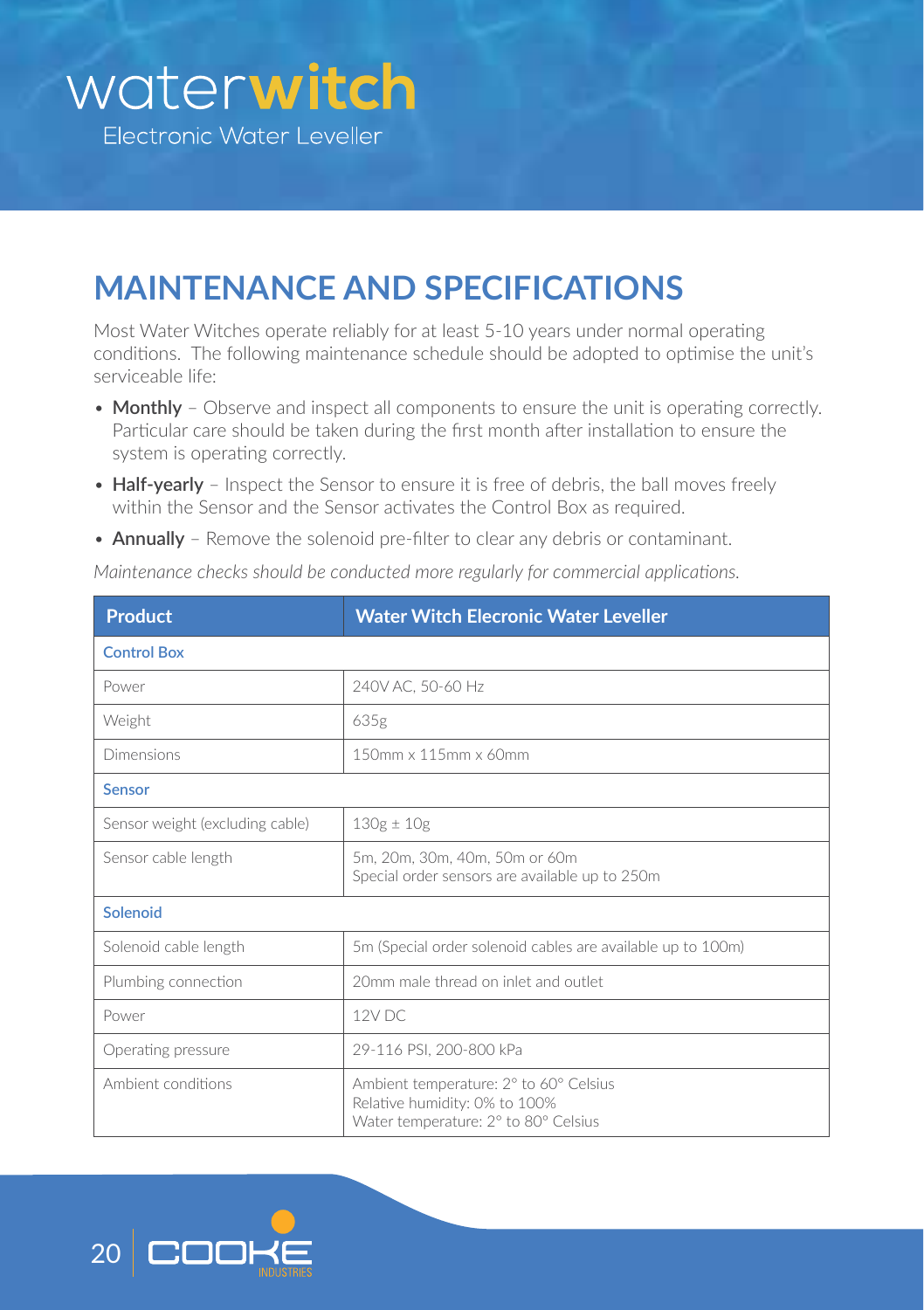### **WARRANTY NOTICE**

Cooke Industries will provide a new or repaired part or component at its discretion in place of any part or component, which is found upon inspection, to be defective in material or workmanship during the warranty period.

Said part or component will be repaired or replaced without charge to the initial user during normal working hours at the place of business of Cooke Industries or a Cooke Industries nominated distributor upon the consent of Cooke Industries.

This warranty does not apply to failure occurring as a result of abuse, misuse, negligent installation or repair and/or alterations or modifications whatsoever made to the product without the express written consent of Cooke Industries. This also extends to outside influences or site conditions which may impede or obstruct the correct functioning of the unit.

#### **Warranty claims are to be lodged at www.cookeindustries.com.au/warranty**

Please note the user must submit the serial number and proof of purchase to make a claim under this warranty.

#### **SPECIAL CONDITIONS**

- **1.** Onsite labour, service call or freight charges to return items to Cooke Industries are the responsibility of the purchaser.
- **2.** Under no circumstances whatsoever shall Cooke Industries be liable for incidental or consequential damages, inconveniences or expenses in connection with the removal or replacement of this product.
- **3.** In circumstances whereby it has been deemed that the installer has clearly not followed the steps and information as set out in this guide (negligent installation), the warranty will become null and void.
- **4.** Under no circumstances will Cooke Industries be liable for damage caused to persons or property as a result of the incorrect installation or misuse of this product.